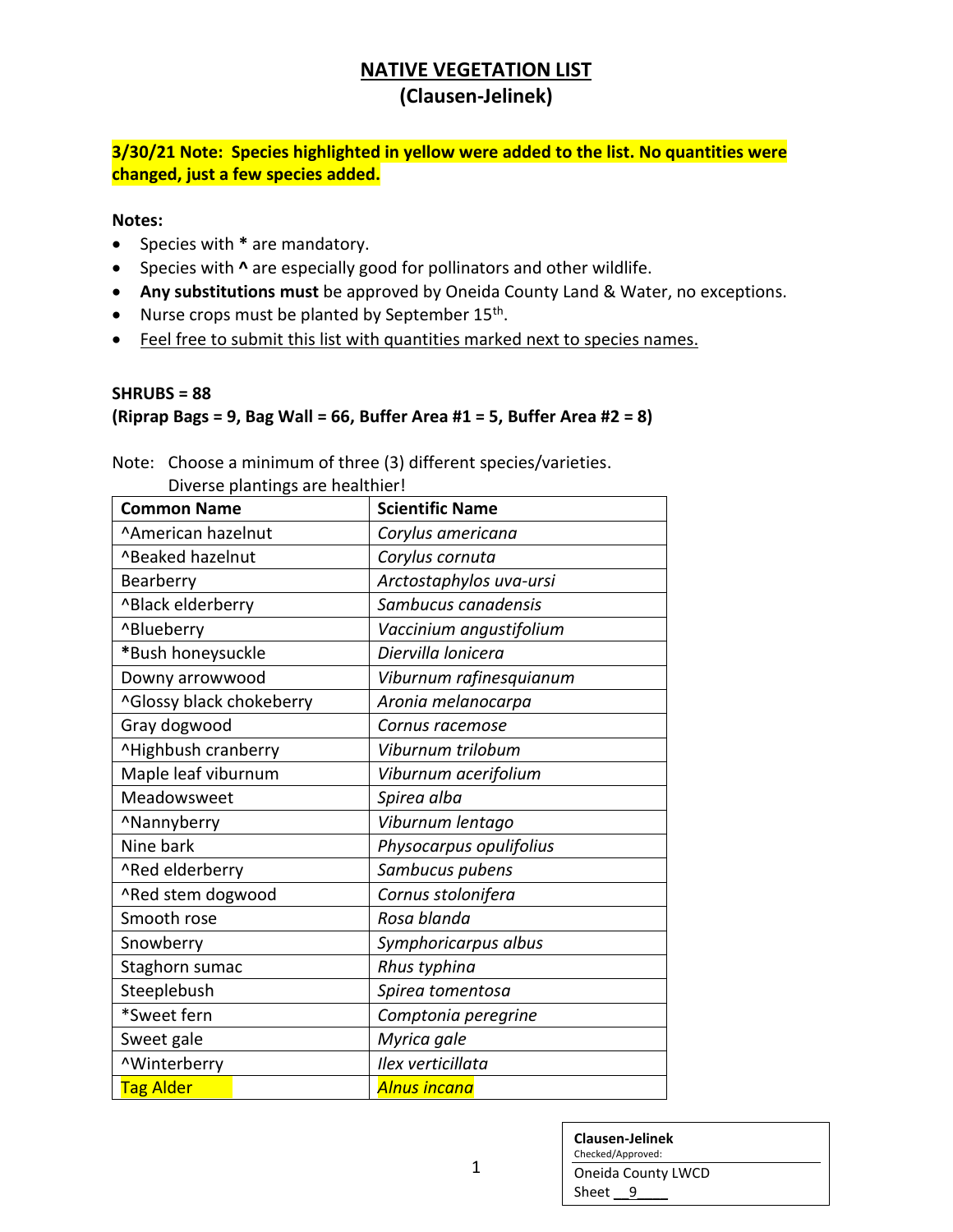### **GROUND COVER – POTTED PLANT = 259 (Riprap Bags = 17, Bag Wall =- 134, Buffer Area #1 = 45, Buffer Area #2 = 63)**

Notes: Choose a minimum of ten (10) different varieties, diverse plantings are healthier! Ground cover shall be comprised of a minimum of 30% grasses and/or sedges (30% = 78 plants).

| <b>Grasses</b>             |                                   |  |
|----------------------------|-----------------------------------|--|
| <b>Common Name</b>         | <b>Scientific Name</b>            |  |
| Bottlebrush grass          | Hystrix patula                    |  |
| Bottlebrush sedge          | Carex comosa                      |  |
| ^Common sedge              | Carex communis                    |  |
| Dark green bulrush         | Scirpus schoenoplectus atrovirens |  |
| ^Fox sedge                 | Carex vulpinoidea                 |  |
| Indian grass               | Sorghastrum nutans                |  |
| June grass                 | Koehleria macrantha               |  |
| Little blue stem           | Andropogon scoparius              |  |
| Path rush                  | Juncus tenuis                     |  |
| Sickle sedge               | Carex crinita                     |  |
| Wool grass                 | Scirpus schoenoplectus cyperinus  |  |
| <b>Awl Fruited sedge</b>   | Carex stipata                     |  |
| Deflexed Bottlebrush sedge | Carex retrorsa                    |  |
| <b>Green Bog sedge</b>     | <b>Carex brunnescens</b>          |  |
| <b>Shining sedge</b>       | Carex intumescens                 |  |

#### **Ferns**

| <b>Common Name</b> | <b>Scientific Name</b>     |
|--------------------|----------------------------|
| Christmas fern     | Polystichum acrostichoides |
| Cinnamon fern      | Osmunda cinnamomea         |
| Interrupted fern   | Osmunda claytoniana        |
| Lady fern          | Athyrium filix femina      |
| Leatherwood fern   | Dryopteris marginallis     |
| Maidenhair fern    | Adiantum pedatum           |
| Ostrich fern       | Matteuccia pennsylvanica   |
| Royal fern         | Osmunda regalis            |
| Sensitive fern     | Onoclea sensibilis         |
| Wood fern          | Dryopteris intermedia      |

| Clausen-Jelinek<br>Checked/Approved: |  |
|--------------------------------------|--|
| Oneida County LWCD<br>Sheet          |  |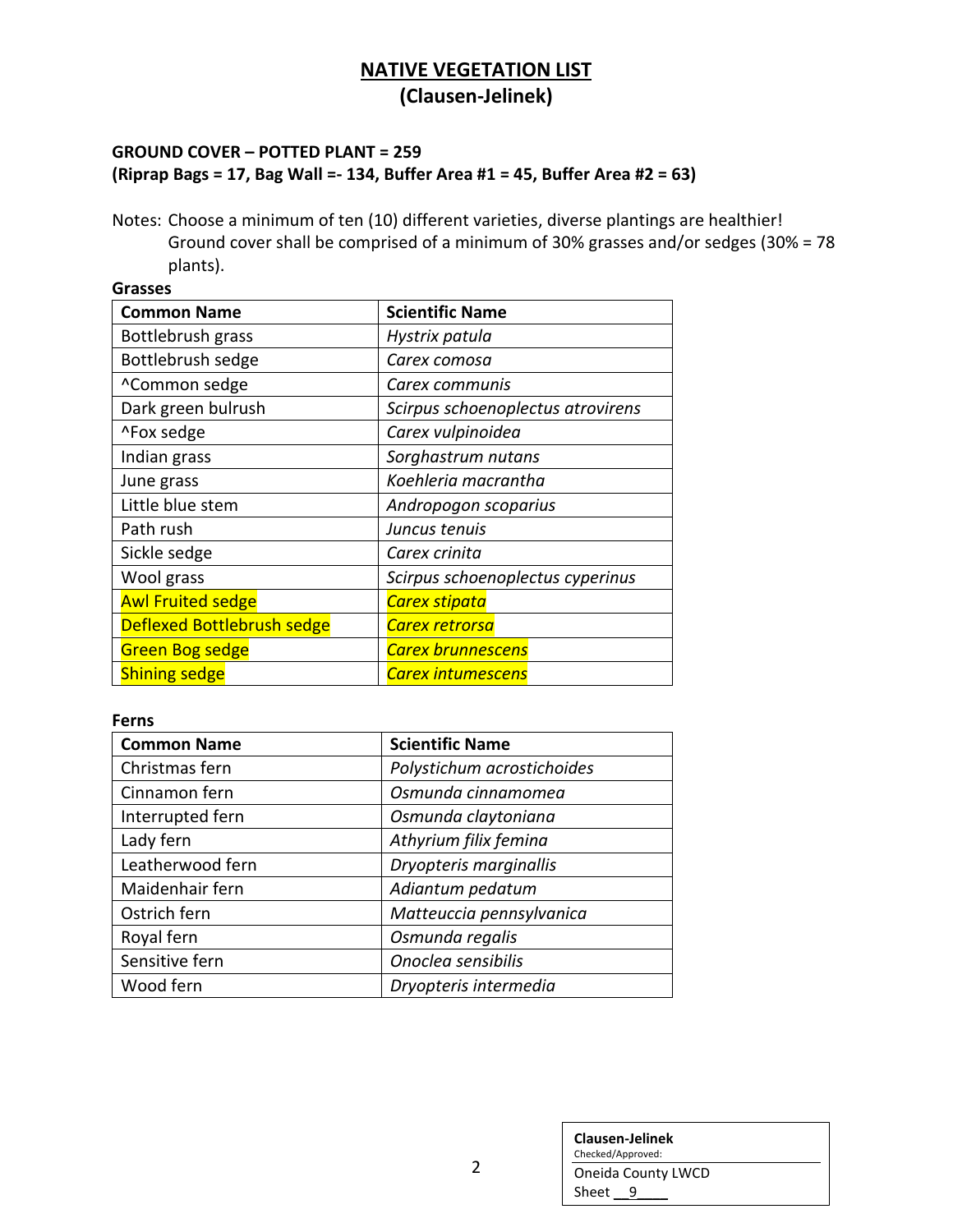### **Wildflowers**

| <b>Common Name</b>         | <b>Scientific Name</b>     |
|----------------------------|----------------------------|
| Barren strawberry          | Waldsteinia fragarioides   |
| Bearberry                  | Arctostaphylos uva-ursi    |
| Big-leaved aster           | Aster macrophylus          |
| Black-eye Susan            | Rudbeckia hirta            |
| Blue bead lily             | Clintonia borealis         |
| Bunchberry                 | Cornus Canadensis          |
| Canada goldenrod           | Solidago canadensis        |
| Common milkweed            | Asclepias syriaca          |
| Common spiderwort          | Tradescantia ohiensis      |
| ^Culvers root              | Veronicastrum virginicum   |
| ^Cup plant                 | Silphium perfoliatum       |
| Daisy fleabane             | Erigeron glabellus         |
| Dogbane                    | Apocynum androsaemifolium  |
| ^Dotted mint               | Monarda punctata           |
| Downy yellow forest violet | Viola pubescens            |
| ^Dutchman's breeches       | Dicentra cucullaria        |
| Early goldenrod            | Solidago juncea            |
| Early meadow rue           | Thalictrum dioicum         |
| Fireweed                   | Epilobium angustifolium    |
| Frost aster                | Aster pilosus              |
| ^Golden alexander          | Zizia aurea                |
| ^Hairy wood mint           | Blephilia hirsuta          |
| Harebell                   | Campanula rotundifolia     |
| Heath aster                | Aster ericoides            |
| Labrador violet            | Viola labradorica          |
| Lance leaf coreopsis       | Coreopsis lanceolata       |
| ^New England aster         | Aster novae-angliae        |
| Old field goldenrod        | Solidago nemoralis         |
| Ox-eyed sunflower          | Heliopsis helianthoides    |
| Pale purple coneflower     | Echinacea pallida          |
| Pearly everlasting         | Anaphalis margaritacea     |
| Purple prairie clover      | Dalea purpurea             |
| Pussytoes                  | Antennaria spp             |
| Red baneberry              | Actaea rubra               |
| ^Rough blazing star        | Liatris aspera             |
| ^Rough sunflower           | <b>Helianthus hirsutus</b> |
| Showy blazing star         | Liatris ligulistylis       |
| Showy goldenrod            | Solidago speciosa          |

| <b>Clausen-Jelinek</b> |  |
|------------------------|--|
| Checked/Approved:      |  |
| Oneida County LWCD     |  |
| Sheet                  |  |